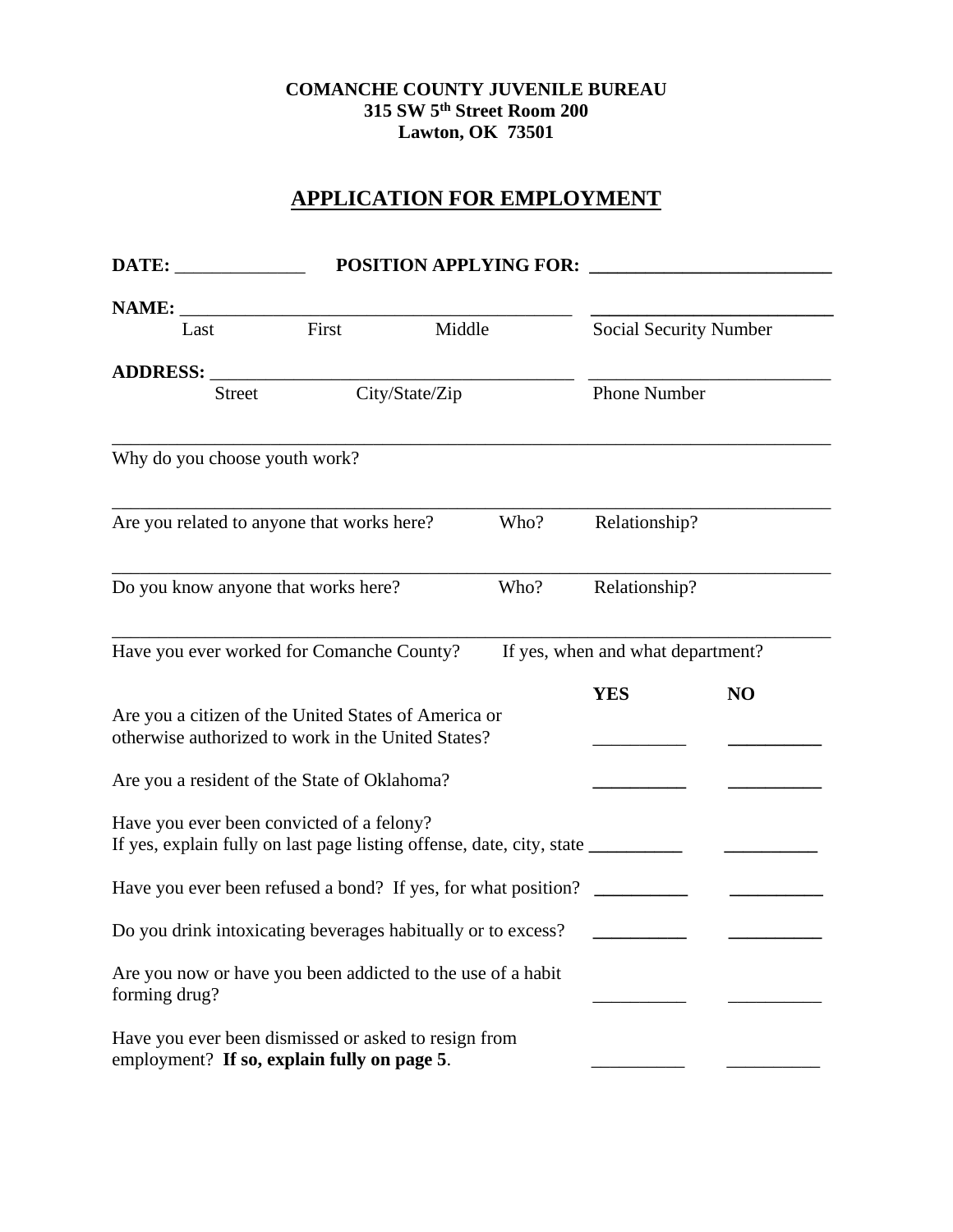# **CCJB Application – Page Two**

|                                                                                |                                                                                                    |  | <b>YES</b>                                                                                                                                                                               | N <sub>O</sub>     |
|--------------------------------------------------------------------------------|----------------------------------------------------------------------------------------------------|--|------------------------------------------------------------------------------------------------------------------------------------------------------------------------------------------|--------------------|
|                                                                                | Do you object to our inquiring of your present employer<br>about your character or qualifications? |  |                                                                                                                                                                                          |                    |
|                                                                                |                                                                                                    |  |                                                                                                                                                                                          |                    |
|                                                                                | Are you available to work $8:00$ a.m. $-5:00$ p.m.?                                                |  |                                                                                                                                                                                          |                    |
|                                                                                |                                                                                                    |  | Would you work Saturday? _________ Sunday? ____________ Evenings? ____________ Nights? ____________                                                                                      |                    |
| Would you have difficulty in making yourself available for a crisis situation? |                                                                                                    |  |                                                                                                                                                                                          |                    |
| $8:00$ a.m. $-5:00$ p.m.                                                       |                                                                                                    |  | <b>PERSONAL REFERENCES:</b> List below four persons, not relatives, who have knowledge of<br>your character and ability. Please list people who can be contacted Monday - Friday between |                    |
| <b>NAME</b>                                                                    | <b>ADDRESS/PHONE #</b>                                                                             |  | <b>OCCUPATION</b>                                                                                                                                                                        | <b>YEARS KNOWN</b> |
|                                                                                |                                                                                                    |  |                                                                                                                                                                                          |                    |
|                                                                                |                                                                                                    |  | 2. $\overline{\phantom{a}}$                                                                                                                                                              |                    |
|                                                                                |                                                                                                    |  |                                                                                                                                                                                          |                    |

| Were you ever in the U.S. military? Yes $\frac{1}{1}$                  |  | N <sub>O</sub> |  |  |
|------------------------------------------------------------------------|--|----------------|--|--|
|                                                                        |  | Date Joined:   |  |  |
| Date and Type of Discharge:                                            |  |                |  |  |
| Indicate specific military experience or training that is job related: |  |                |  |  |
|                                                                        |  |                |  |  |
|                                                                        |  |                |  |  |

\_\_\_\_\_\_\_\_\_\_\_\_\_\_\_\_\_\_\_\_\_\_\_\_\_\_\_\_\_\_\_\_\_\_\_\_\_\_\_\_\_\_\_\_\_\_\_\_\_\_\_\_\_\_\_\_\_\_\_\_\_\_\_\_\_\_\_\_\_\_\_\_\_\_\_\_\_

4. \_\_\_\_\_\_\_\_\_\_\_\_\_\_\_\_\_\_\_\_\_\_\_\_\_\_\_\_\_\_\_\_\_\_\_\_\_\_\_\_\_\_\_\_\_\_\_\_\_\_\_\_\_\_\_\_\_\_\_\_\_\_\_\_\_\_\_\_\_\_\_\_\_\_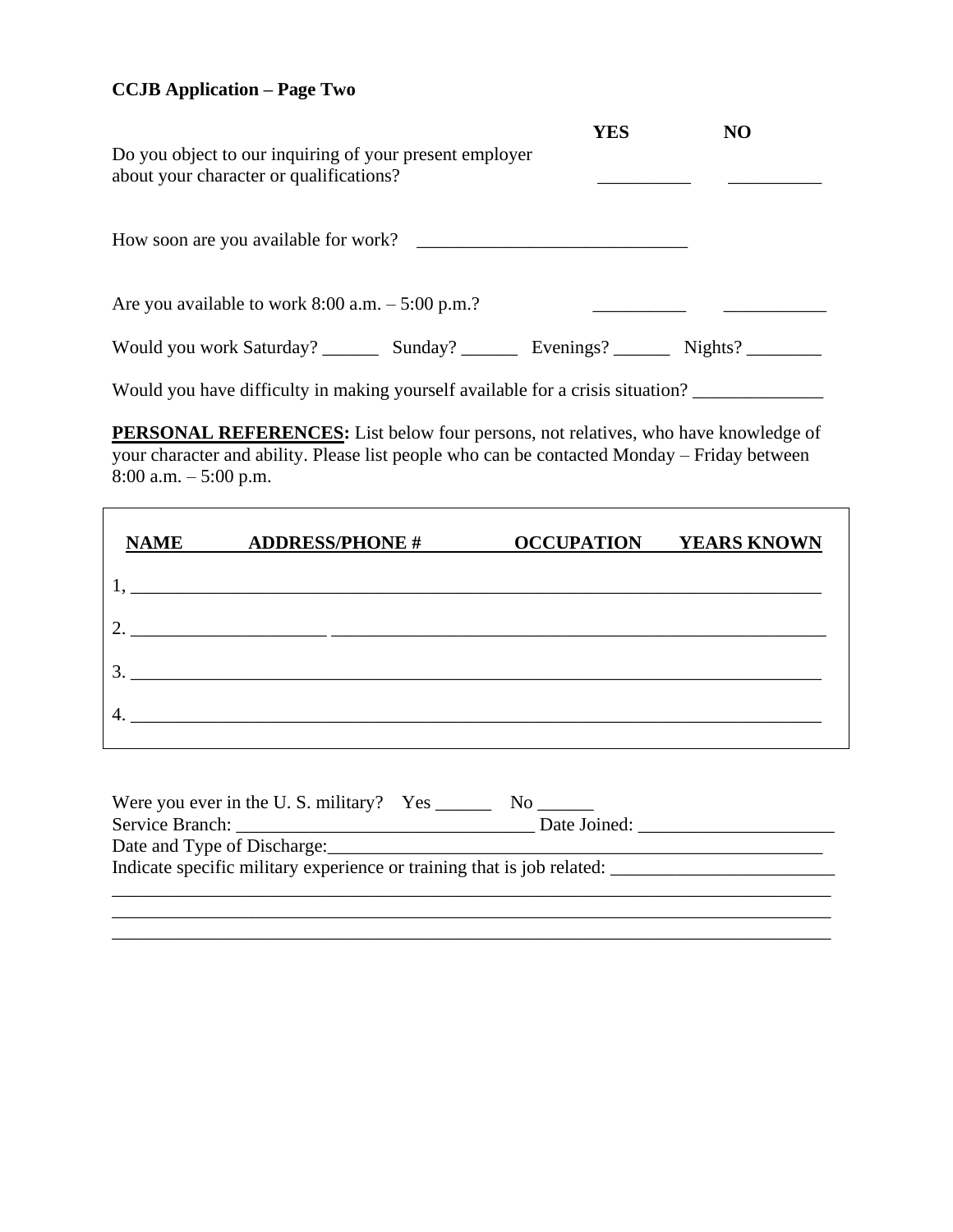#### **CCJB Application – Page Three**

**EMPLOYMENT HISTORY:** List your entire work experience record. Start with the present/most recent job. List promotions separately. Include service in the Armed Forces. List any self-employment. Under specific duties, describe the kind of work you did and the number and kind of employees you supervised, if any. For more space, use the back page. Attach additional sheets if necessary.

#### **BE COMPLETE & SPECIFIC. PART OF YOUR RATING MAY BE BASED ON THE INFORMATION YOU GIVE BELOW.**

| <b>LAST OR PRESENT JOB:</b> |                                                                   |
|-----------------------------|-------------------------------------------------------------------|
|                             |                                                                   |
| Your Title                  |                                                                   |
|                             | Immediate Supervisor's Name $\frac{\text{Phone}\ \#}{\text{္{5}}$ |
|                             |                                                                   |
|                             |                                                                   |
|                             |                                                                   |
| Your Title                  |                                                                   |
|                             |                                                                   |
|                             |                                                                   |
|                             |                                                                   |
|                             |                                                                   |
| Your Title                  |                                                                   |
|                             | Immediate Supervisor's Name $\frac{\text{Phone}\#}{\text{္{5}}}$  |
|                             |                                                                   |
|                             |                                                                   |
|                             |                                                                   |
| Your Title                  |                                                                   |
|                             |                                                                   |
|                             |                                                                   |
|                             |                                                                   |
|                             |                                                                   |
| Your Title                  |                                                                   |
|                             |                                                                   |
|                             |                                                                   |
|                             |                                                                   |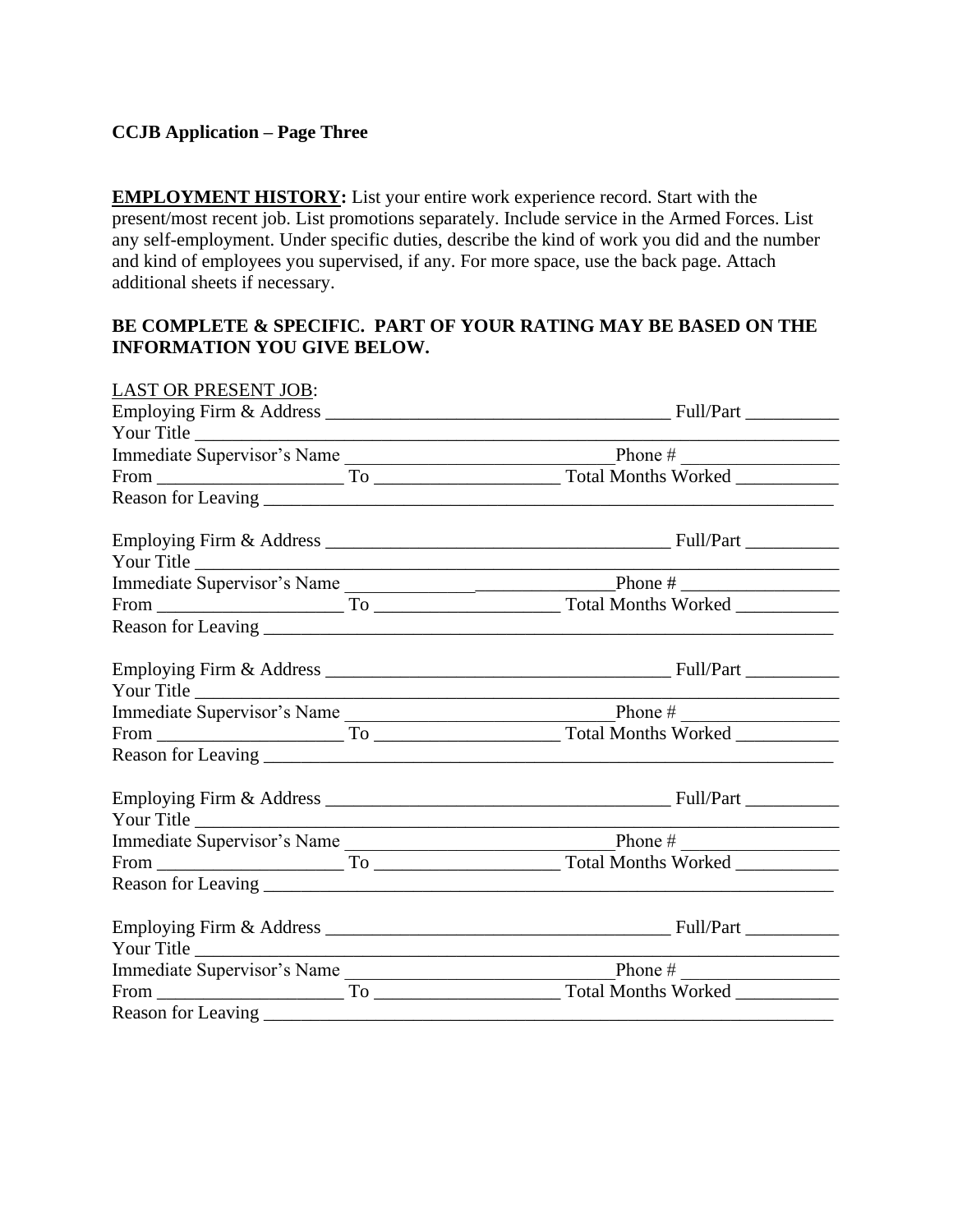## **CCJB Application – Page Four**

| Name & Location<br>of School                                                                                                                                          | Years<br>Completed                                                               | Diploma/Degree<br>Date Received        | Major |
|-----------------------------------------------------------------------------------------------------------------------------------------------------------------------|----------------------------------------------------------------------------------|----------------------------------------|-------|
| School<br><u> 1989 - Johann Barbara, martxa al III-lea (h. 1974).</u>                                                                                                 |                                                                                  |                                        |       |
| High<br>9101112<br>School<br>the control of the control of the control of the control of the                                                                          |                                                                                  |                                        |       |
|                                                                                                                                                                       |                                                                                  |                                        |       |
| Trade,<br>$\frac{1234}{ }$<br>Correspondence<br>School                                                                                                                |                                                                                  | Certificate: Yes _________ No ________ |       |
| If not a high school graduate, do you have a GED? Yes ______                                                                                                          |                                                                                  |                                        |       |
| List any special certificates, licenses, qualifications or interests pertinent to the position for<br>which you are applying?                                         | ,我们也不能在这里的时候,我们也不能在这里的时候,我们也不能会在这里的时候,我们也不能会在这里的时候,我们也不能会在这里的时候,我们也不能会在这里的时候,我们也 |                                        |       |
| ,我们也不会有什么。""我们的人,我们也不会有什么?""我们的人,我们也不会有什么?""我们的人,我们也不会有什么?""我们的人,我们也不会有什么?""我们的人                                                                                      |                                                                                  |                                        |       |
| Indicate specialized courses completed: Typing ___________ Shorthand _________ Statistics _________<br>Accounting __________ Bookkeeping _________ Computer _________ |                                                                                  |                                        |       |
| Words per minute: Typing __________ Shorthand __________ Word-processing ________                                                                                     |                                                                                  |                                        |       |
| <b>HOBBIES &amp; INTERESTS:</b> List below any hobbies, special interests or leisure time activities:                                                                 |                                                                                  |                                        |       |

\_\_\_\_\_\_\_\_\_\_\_\_\_\_\_\_\_\_\_\_\_\_\_\_\_\_\_\_\_\_\_\_\_\_\_\_\_\_\_\_\_\_\_\_\_\_\_\_\_\_\_\_\_\_\_\_\_\_\_\_\_\_\_\_\_\_\_\_\_\_\_\_\_\_\_\_\_\_ \_\_\_\_\_\_\_\_\_\_\_\_\_\_\_\_\_\_\_\_\_\_\_\_\_\_\_\_\_\_\_\_\_\_\_\_\_\_\_\_\_\_\_\_\_\_\_\_\_\_\_\_\_\_\_\_\_\_\_\_\_\_\_\_\_\_\_\_\_\_\_\_\_\_\_\_\_\_

**EDUCATION:** (Please attach a photocopy of your diploma or GED certificate and transcript.)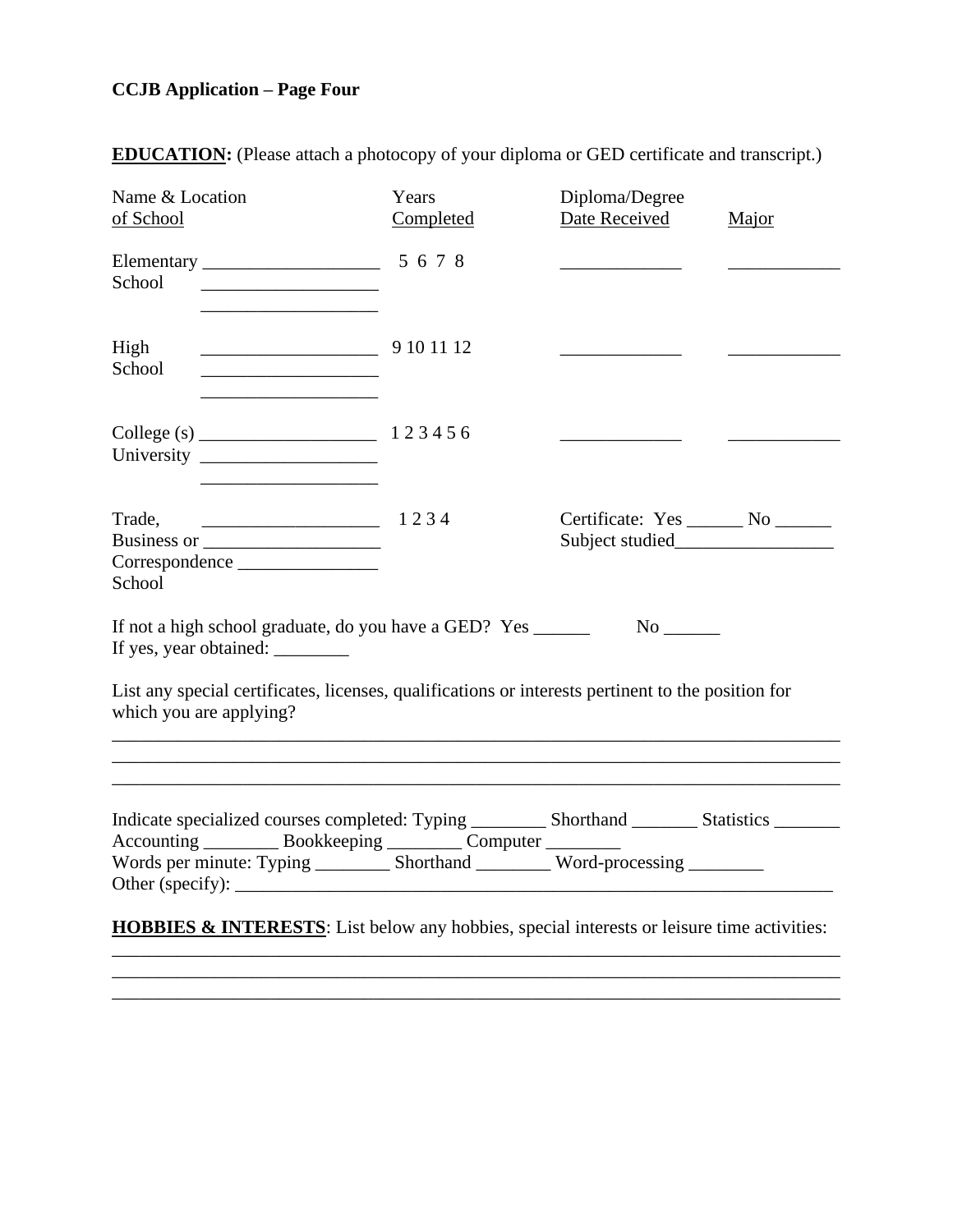### **CCJB Application – Page Five**

**EXPLANATIONS & ADDITIONAL INFORMATION:** Use this space for any additional information or comments relative to your application. Attach additional sheets if more space is needed.